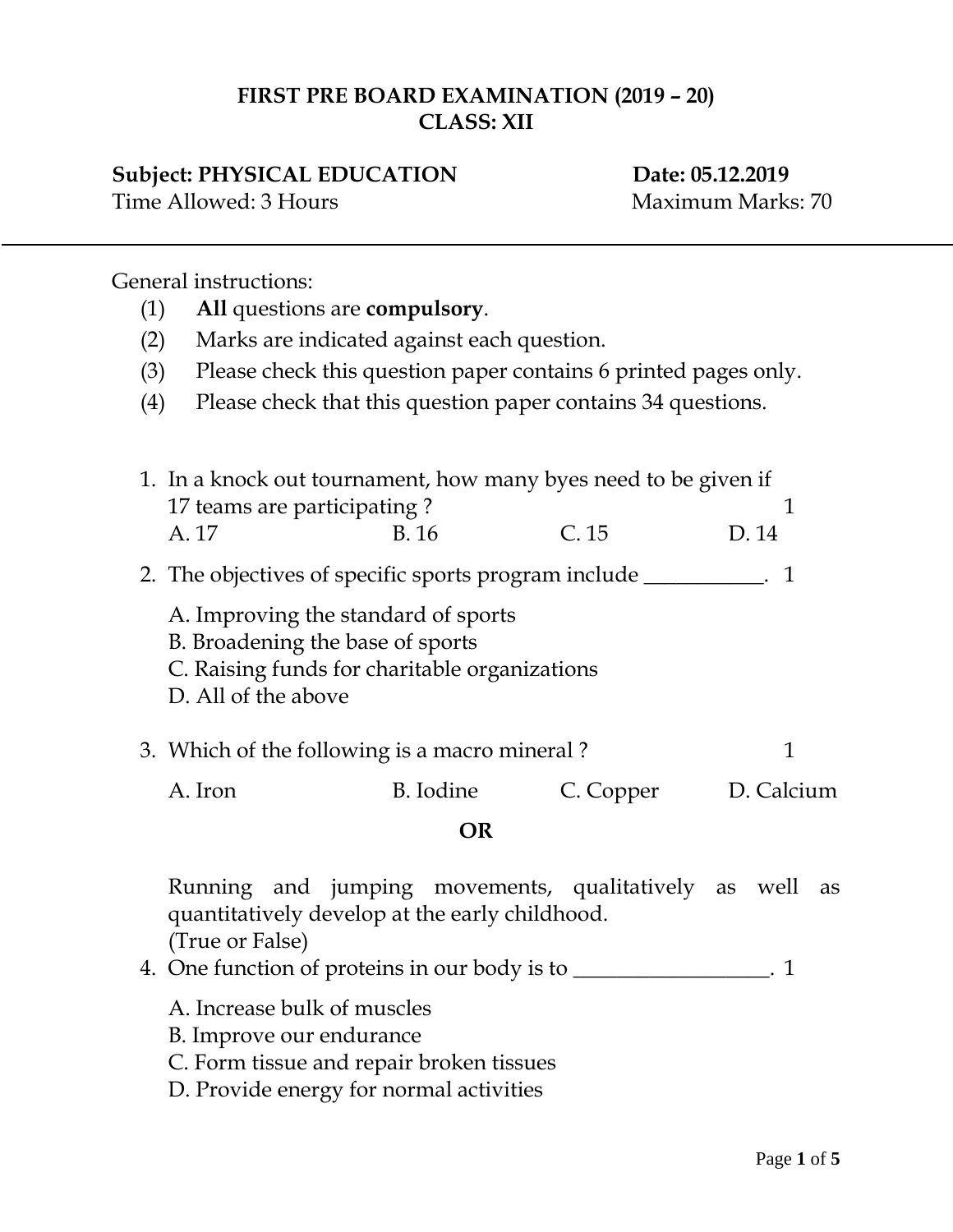| 5. Out of the following asanas, Which one is contraindicated if<br>suffering from high blood pressure or heart problems?<br>1 |           |                                                                        |              |  |  |  |
|-------------------------------------------------------------------------------------------------------------------------------|-----------|------------------------------------------------------------------------|--------------|--|--|--|
| A. Vajrasana                                                                                                                  |           | B. Shavasana C. Padmasana                                              | D. None      |  |  |  |
|                                                                                                                               | <b>OR</b> |                                                                        |              |  |  |  |
| Talk in high pitch to people having hearing disability.<br>(True or False)                                                    |           |                                                                        |              |  |  |  |
|                                                                                                                               |           | 6. __________________________ asana is also known as the 'Snake pose'. | $\mathbf{1}$ |  |  |  |
| 7. Physical disability may be caused by _____________.                                                                        |           |                                                                        | 1            |  |  |  |
| A. Obesity<br>B. Musculoskeletal disorder<br>C. Gene inheritance<br>D. All of the above                                       |           |                                                                        |              |  |  |  |
| 8. ADHD affects a child's                                                                                                     |           |                                                                        | $\mathbf 1$  |  |  |  |
| A. Sensitivity to stimuli<br>B. Academic performance<br>C. Threshold of anger<br>D. All of the above<br>childhood stage.      |           | 9. Ball handling is an activity that starts in a child in the early    |              |  |  |  |
| <b>True or False</b><br>food followed by forced vomiting.                                                                     |           | involves binging on                                                    | 1            |  |  |  |
|                                                                                                                               |           | 11. The Six Minute Walk Test for Senior Citizens measure<br>1. 1       |              |  |  |  |
| A. Overall physical fitness<br><b>B.</b> Walking fitness<br>C. Lower body fitness<br>D. None of the above                     |           |                                                                        |              |  |  |  |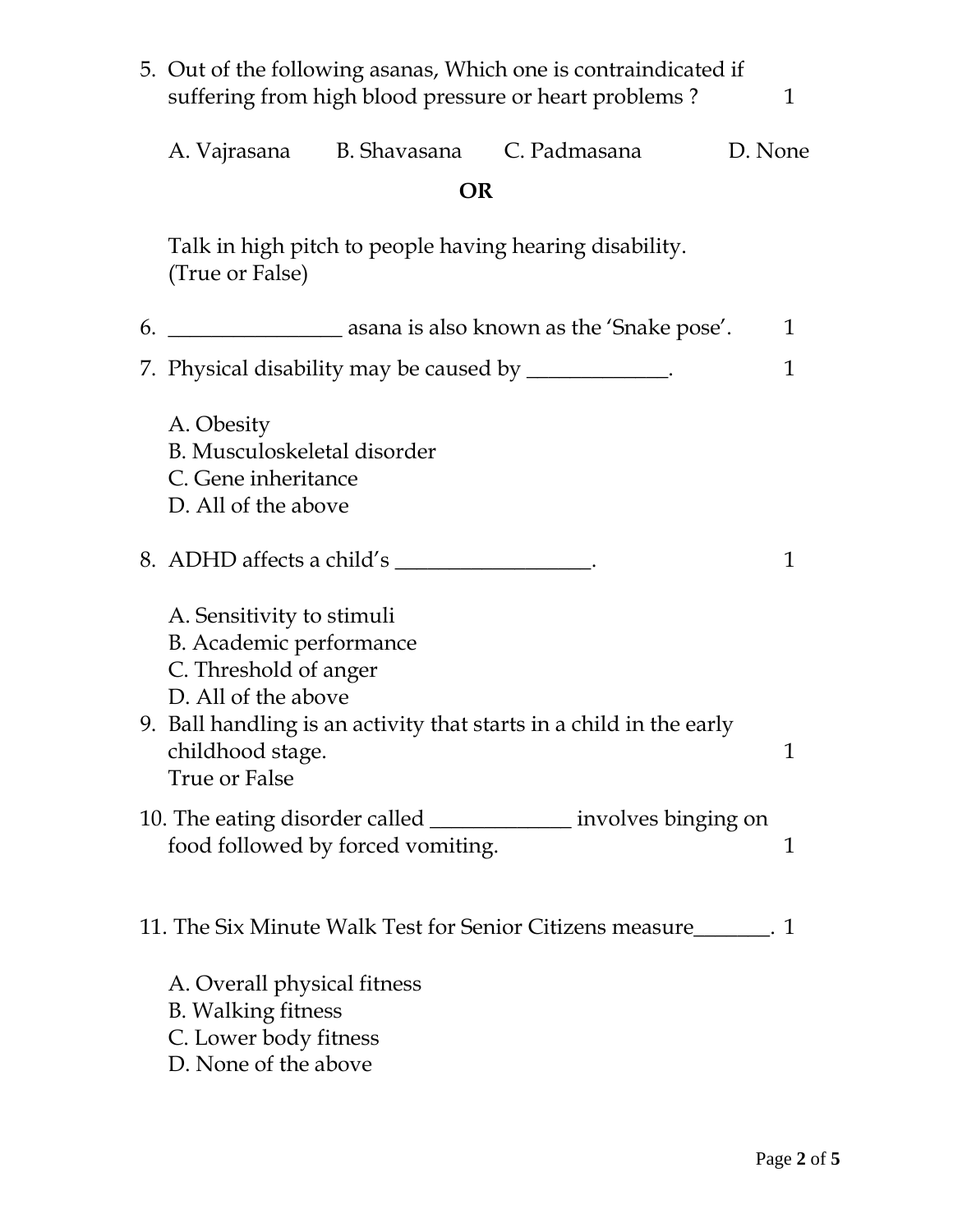12.Which of the following abilities of the athlete is tested by the Zig Zag run in the Barrow three item test ? 1 A. Speed B. Strength C. Agility D. Power 13. A beneficial effect of physiotherapy is \_\_\_\_\_\_\_\_\_\_\_\_\_\_\_. 1 A. Returning the normal function to the injured area B. Preventing further damage to the injured area C. Relieving pain caused by the injury D. All of the above **OR**  $\frac{1}{2}$   $\frac{1}{2}$   $\frac{1}{2}$   $\frac{1}{2}$  are the method used to find out the winner in league tournament. 14. The amount of blood pumped by the heart in single beat is  $\_\_$ . A. Heart rate B. Stroke volume C. Cardiac output D. Blood flow 15.Rolling friction is a form of dynamic friction applicable in the sport of \_\_\_\_\_\_\_\_\_\_\_\_\_\_\_\_\_\_\_\_\_. A. Cricket B. Hockey C. Football D. All of these 16.Which of the following is not a type of movement related to physical activity? 1 A. Extension B. Adduction C. Abduction D. None of these 17. In instrumental aggression, the main aim is to \_\_\_\_\_\_\_ using aggression. 1 A. Cause harm to the opponent B. Achieve a positive goal C. Express your feeling of jealousy D. Show your hostility to an opponent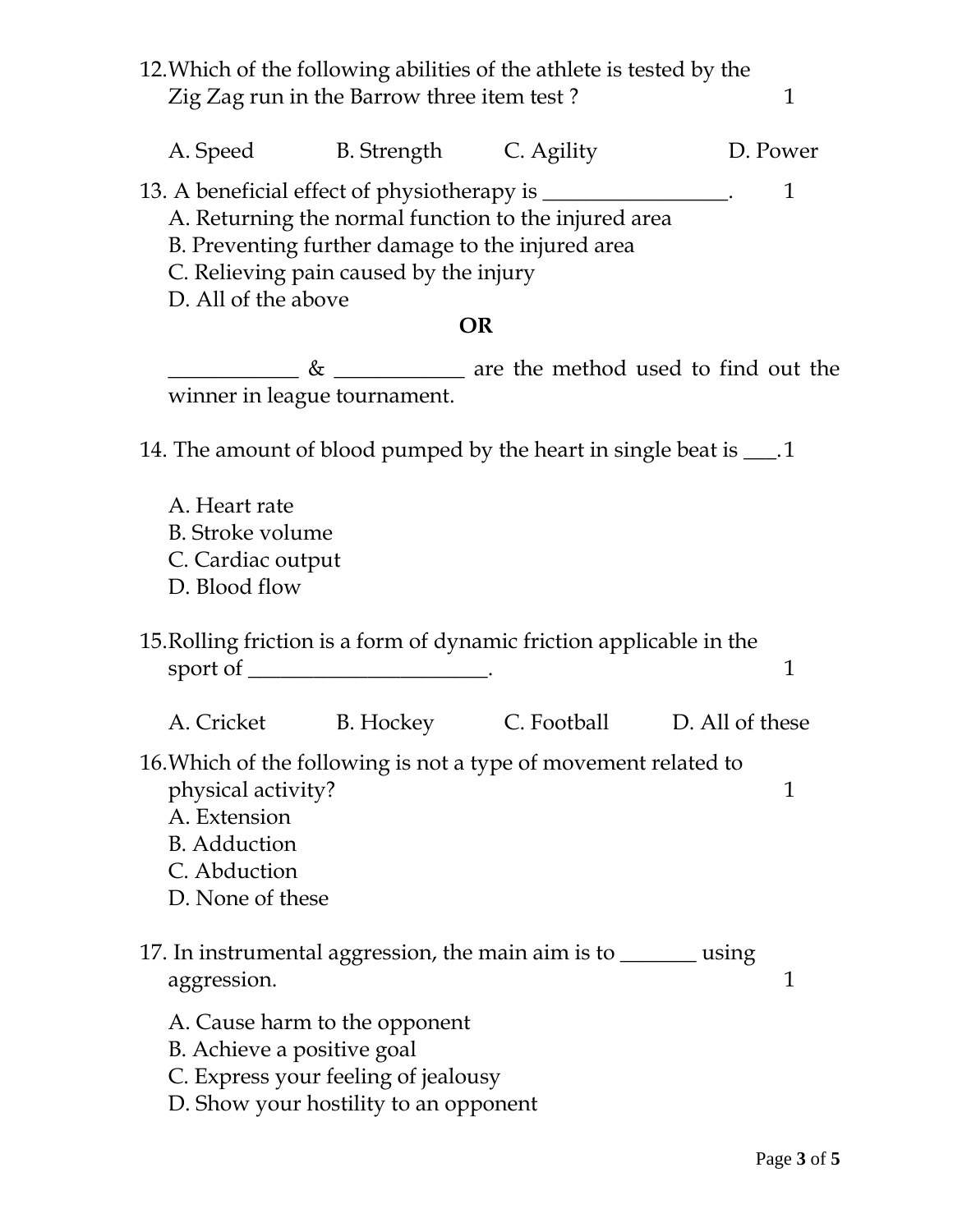| 18. Which of the following qualities is characteristic of openness<br>as a personality trait?                                                      | 1 |
|----------------------------------------------------------------------------------------------------------------------------------------------------|---|
| A. Emotionally unstable<br>B. Having goal directed behaviour<br>C. Emotionally expressive<br>D. Having a broad range of interests                  |   |
| 19. _____________ is the ability to perform smooth and accurate<br>movements involving different parts of the body.                                | 1 |
| A. Differentiation<br><b>B.</b> Adaptation<br>C. Subjugation<br>D. Coordination                                                                    |   |
| 20. A disadvantage of isometric exercises is that _______________________________                                                                  | 1 |
| A. Muscles become sore after the exercise<br>B. They require special equipment<br>C. They cannot be done by heart patients<br>D. None of the above |   |
| 21. Draw the fixture of 21 teams on knock out basis.                                                                                               | 3 |
| 22. What are fats? Write a detailed note on its types. Also<br>mention its importance in the proper functioning of the body.                       | 3 |
| 23. Elucidate the benefits and contraindication of Sukhasana.<br><b>OR</b>                                                                         | 3 |
| What do you mean by sprain and strain? Explain their<br>preventions.                                                                               |   |
| 24. How does the Sensory Processing Disorder interferes with a<br>child's normal everyday functioning?<br>OR                                       | 3 |
| Discuss any three strategies for enhancing adherence to<br>exercise in detail.                                                                     |   |
|                                                                                                                                                    |   |